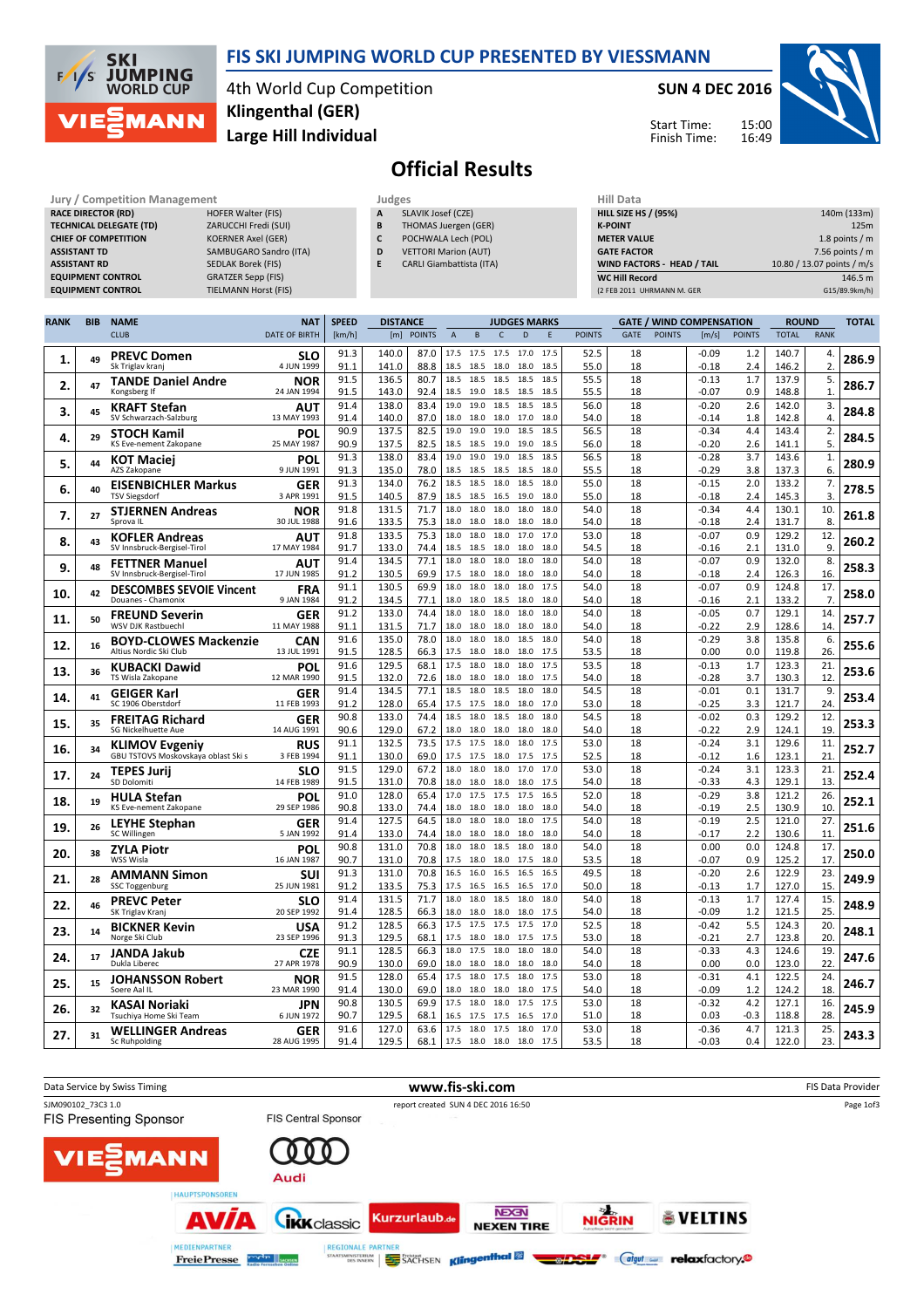#### FIS SKI JUMPING WORLD CUP PRESENTED BY VIESSMANN



4th World Cup Competition Large Hill Individual Klingenthal (GER)

SUN 4 DEC 2016

Start Time: Finish Time:



### Official Results

| <b>RANK</b> | <b>BIB</b> | <b>NAME</b>                        | <b>NAT</b>           | <b>SPEED</b> |       | <b>DISTANCE</b> |      |                | <b>JUDGES MARKS</b> |      |           |               |             | <b>GATE / WIND COMPENSATION</b> |         |               |              | <b>ROUND</b> |  |
|-------------|------------|------------------------------------|----------------------|--------------|-------|-----------------|------|----------------|---------------------|------|-----------|---------------|-------------|---------------------------------|---------|---------------|--------------|--------------|--|
|             |            | <b>CLUB</b>                        | <b>DATE OF BIRTH</b> | [km/h]       | [ml]  | <b>POINTS</b>   |      |                |                     |      |           | <b>POINTS</b> | <b>GATE</b> | <b>POINTS</b>                   | [m/s]   | <b>POINTS</b> | <b>TOTAL</b> | <b>RANK</b>  |  |
| 28.         | 18         | <b>STURSA Vojtech</b>              | CZE                  | 90.9         | 133.5 | 75.3            |      | 14.0 11.0 12.0 |                     |      | 15.0 13.5 | 39.5          | 18          |                                 | $-0.45$ | 5.9           | 120.7        | 29.          |  |
|             |            | Dukla Liberec                      | 3 AUG 1995           | 90.4         | 128.0 | 65.4            | 17.5 | 17.5 18.0      |                     |      | 17.5 17.5 | 52.5          | 18          |                                 | $-0.09$ | 1.2           | 119.1        |              |  |
| 29.         | 33         | TAKEUCHI Taku                      | <b>JPN</b>           | 91.1         | 127.0 | 63.6            | 17.5 | 17.5           | 17.5                | 17.5 | 17.0 l    | 52.5          | 18          |                                 | $-0.35$ | 4.6           | 120.7        | 29.          |  |
|             |            | Kitano Construction Corp. Ski Club | 20 MAY 1987          | 91.1         | 126.0 | 61.8            |      | 17.0 17.5 18.0 |                     |      | 17.5 17.0 | 52.0          | 18          |                                 | $-0.20$ | 2.6           | 116.4        | 29.          |  |
| 30.         |            | <b>KARLEN Gabriel</b>              | <b>SUI</b>           | 91.0         | 129.0 | 67.2            |      |                | 18.0                | 18.0 | 17.0 l    | 53.0          | 18          |                                 | $-0.06$ | 0.8           | 121.0        | 77           |  |
|             |            | Gstaad                             | 10 MAR 1994          | 90.9         | 123.0 | 56.4            | 17.0 | 17.5 17.5      |                     | 17.0 | 16.5      | 51.5          | 18          |                                 | $-0.11$ | 1.4           | 109.3        | 30.          |  |

|     |    |                                                                    |                           |      |       | not qualified for 2nd round |                          |  |      |      |    |         |     |       |     |       |
|-----|----|--------------------------------------------------------------------|---------------------------|------|-------|-----------------------------|--------------------------|--|------|------|----|---------|-----|-------|-----|-------|
| 31. | 39 | <b>HAYBOECK Michael</b><br>UVB Hinzenbach-Oberoesterreich          | <b>AUT</b><br>5 MAR 1991  | 91.6 | 127.5 | 64.5                        | 17.0 17.5 17.5 17.5 17.5 |  |      | 52.5 | 18 | $-0.19$ | 2.5 | 119.5 | 31. | 119.5 |
| 32. | 25 | <b>SIEGEL David</b><br>SV Baiersbronn                              | <b>GER</b><br>28 AUG 1996 | 91.5 | 128.0 | 65.4                        | 17.0 17.5 17.0 17.5 17.0 |  |      | 51.5 | 18 | $-0.10$ | 1.3 | 118.2 | 32. | 118.2 |
| 33. | 37 | <b>ITO Daiki</b><br>Megmilk Snow Brand Ski Team                    | <b>JPN</b><br>27 DEC 1985 | 91.0 | 126.5 | 62.7                        | 17.5 18.0 17.5 18.0      |  | 17.5 | 53.0 | 18 | $-0.16$ | 2.1 | 117.8 | 33. | 117.8 |
| 34. |    | <b>KORNILOV Denis</b><br>Sdushor CSP N. Novgorod Dinamo            | <b>RUS</b><br>17 AUG 1986 | 90.8 | 126.5 | 62.7                        | 17.5 17.5 18.0 17.5 17.0 |  |      | 52.5 | 18 | $-0.15$ | 2.0 | 117.2 | 34. | 117.2 |
| 35. | 12 | <b>MURANKA Klemens</b><br>TS Wisla Zakopane                        | POL<br>31 AUG 1994        | 90.9 | 125.5 | 60.9                        | 17.0 17.5 17.5 17.5 17.0 |  |      | 52.0 | 18 | $-0.28$ | 3.7 | 116.6 | 35. | 116.6 |
| 36. | 30 | <b>KOUDELKA Roman</b><br>LSK Lomnice nad Popelkou                  | <b>CZE</b><br>9 JUL 1989  | 91.4 | 125.5 | 60.9                        | 17.0 17.5 17.5 17.0 17.0 |  |      | 51.5 | 18 | $-0.30$ | 3.9 | 116.3 | 36. | 116.3 |
| 37. |    | <b>SCHIFFNER Markus</b><br>UVB Hinzenbach-Oberoesterreich          | <b>AUT</b><br>5 JUN 1992  | 91.5 | 125.0 | 60.0                        | 17.0 17.5 17.5 17.5 17.0 |  |      | 52.0 | 18 | $-0.27$ | 3.5 | 115.5 | 37. | 115.5 |
| 38. | 10 | <b>BJOERENG Joacim Oedegaard</b><br>Roeykenhopp                    | <b>NOR</b><br>14 DEC 1995 | 91.5 | 125.5 | 60.9                        | 17.0 17.5 17.5 17.5 17.0 |  |      | 52.0 | 18 | $-0.19$ | 2.5 | 115.4 | 38. | 115.4 |
| 39. | 20 | <b>HLAVA Lukas</b><br>Dukla Liberec                                | <b>CZE</b><br>10 SEP 1984 | 91.0 | 125.5 | 60.9                        | 17.5 17.5 17.5 17.5 17.0 |  |      | 52.5 | 18 | $-0.06$ | 0.8 | 114.2 | 39. | 114.2 |
| 40. | 23 | <b>SAKUYAMA Kento</b><br>Kitano Construction Corp.Ski Team         | <b>JPN</b><br>3 JUL 1990  | 91.4 | 125.0 | 60.0                        | 16.5 17.5 17.5 17.0      |  | 16.5 | 51.0 | 18 | $-0.22$ | 2.9 | 113.9 | 40. | 113.9 |
| 41. | 21 | <b>MAEAETTAE Jarkko</b><br>Kainuun Hiihtoseura                     | <b>FIN</b><br>28 DEC 1994 | 90.8 | 125.0 | 60.0                        | 17.0 17.0 17.0 17.0 17.0 |  |      | 51.0 | 18 | $-0.15$ | 2.0 | 113.0 | 41. | 113.0 |
| 42. | 13 | <b>VANCURA Tomas</b><br>TJ Dukla Liberec                           | <b>CZE</b><br>10 SEP 1996 | 90.5 | 122.5 | 55.5                        | 17.0 17.0 17.5 17.0 16.5 |  |      | 51.0 | 18 | $-0.34$ | 4.4 | 110.9 | 42. | 110.9 |
| 43. | 22 | <b>FORFANG Johann Andre</b><br>Tromsoe Skiklubb                    | <b>NOR</b><br>4 JUL 1995  | 91.1 | 123.5 | 57.3                        | 17.0 17.5 17.0 17.0      |  | 16.5 | 51.0 | 18 | $-0.17$ | 2.2 | 110.5 | 43. | 110.5 |
| 44. |    | <b>DEZMAN Neic</b><br>SK Triglav Kranj                             | <b>SLO</b><br>7 DEC 1992  | 91.6 | 123.5 | 57.3                        | 17.0 17.0 17.5 17.0 17.0 |  |      | 51.0 | 18 | $-0.13$ | 1.7 | 110.0 | 44. | 110.0 |
| 45. | 11 | <b>AHONEN Janne</b><br>Lahden Hiihtoseura                          | <b>FIN</b><br>11 MAY 1977 | 91.5 | 122.5 | 55.5                        | 17.0 17.0 17.0 17.0 16.5 |  |      | 51.0 | 18 | $-0.26$ | 3.4 | 109.9 | 45. | 109.9 |
| 46. |    | <b>COLLOREDO Sebastian</b><br><b>GRUPPO SCIATORI FIAMME GIALLE</b> | <b>ITA</b><br>9 SEP 1987  | 91.0 | 122.5 | 55.5                        | 16.5 17.0 17.0 17.0 16.5 |  |      | 50.5 | 18 | $-0.18$ | 2.4 | 108.4 | 46. | 108.4 |
| 47. | Δ  | <b>VASSILIEV Dimitry</b><br>Ufa Dinamo                             | <b>RUS</b><br>26 DEC 1979 | 91.3 | 123.5 | 57.3                        | 16.0 15.5 16.5 16.5 16.0 |  |      | 48.5 | 18 | $-0.10$ | 1.3 | 107.1 | 47. | 107.1 |
| 48. |    | <b>LANISEK Anze</b><br><b>Ssk Menges</b>                           | <b>SLO</b><br>20 APR 1996 | 91.2 | 121.5 | 53.7                        | 17.0 17.5 17.0 17.0      |  | 16.5 | 51.0 | 18 | $-0.10$ | 1.3 | 106.0 | 48. | 106.0 |
| 49. |    | <b>HVALA Jaka</b><br>Ssk Ponikve                                   | <b>SLO</b><br>15 JUL 1993 | 91.4 | 119.5 | 50.1                        | 17.0 17.5 17.0 16.5 16.5 |  |      | 50.5 | 18 | $-0.21$ | 2.7 | 103.3 | 49. | 103.3 |
| 50. |    | <b>GLASDER Michael</b><br>Norge Ski Club                           | <b>USA</b><br>27 MAR 1989 | 91.1 | 118.5 | 48.3                        | 17.0 17.5 17.0 16.5 16.5 |  |      | 50.5 | 18 | $-0.09$ | 1.2 | 100.0 | 50. | 100.0 |